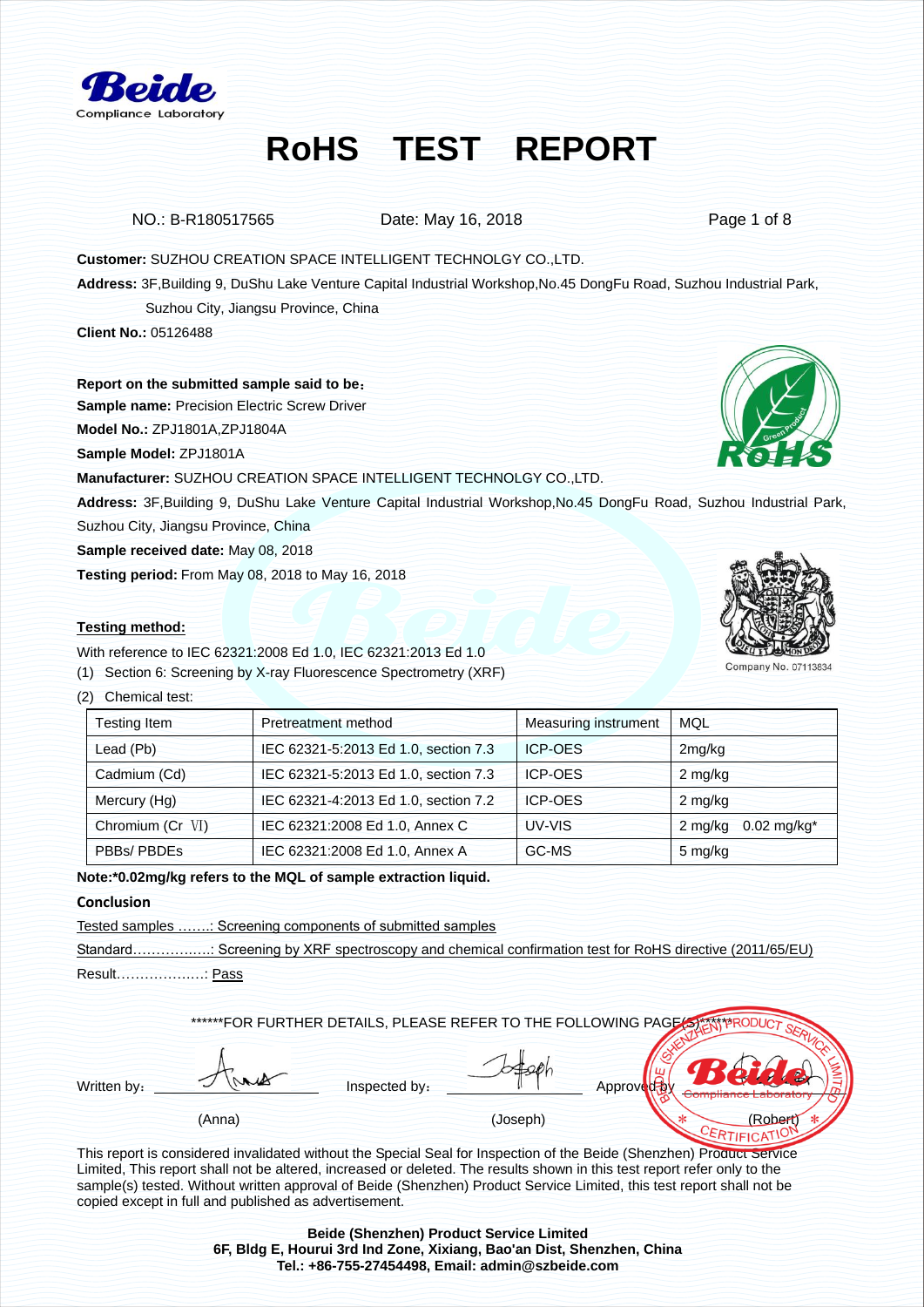

NO.: B-R180517565 Date: May 16, 2018 Date: May 16, 2018

#### **Test Results:**

| Part No.       | Sample Name                          |           | XRF Results(mg/kg) | <b>Chemical Confirmation</b> |
|----------------|--------------------------------------|-----------|--------------------|------------------------------|
|                |                                      |           |                    | Result(mg/kg)                |
|                |                                      | Pb        | N.D.               |                              |
|                |                                      | Cd        | N.D.               |                              |
| $\overline{1}$ | Shell(Electric Screw Driver)         | Hg        | N.D.               | ---                          |
|                |                                      | Cr        | N.D.               |                              |
|                |                                      | <b>Br</b> | N.A.               |                              |
|                |                                      | Pb        | N.D.               |                              |
|                |                                      | Cd        | N.D.               |                              |
| $\overline{a}$ | <b>Battery cover</b>                 | Hg        | N.D.               |                              |
|                |                                      | Cr        | N.D.               |                              |
|                |                                      | Br        | N.D.               |                              |
|                |                                      | Pb        | N.D.               |                              |
|                |                                      | Cd        | N.D.               |                              |
| $\overline{3}$ | <b>Button</b>                        | Hg        | N.D.               | ---                          |
|                |                                      | Cr        | N.D.               |                              |
|                |                                      | Br        | N.D.               |                              |
|                | Magnetization / demagnetizing device | Pb        | N.D.               |                              |
|                |                                      | Cd        | N.D.               |                              |
| $\overline{4}$ |                                      | Hg        | N.D.               | ---                          |
|                |                                      | Cr        | N.D.               |                              |
|                |                                      | Br        | N.D.               |                              |
|                | LED                                  | Pb        | N.D.               |                              |
|                |                                      | Cd        | N.D.               |                              |
| 5              |                                      | Hg        | N.D.               | ---                          |
|                |                                      | Cr        | N.D.               |                              |
|                |                                      | Br        | N.D.               |                              |
| $6\phantom{a}$ | Output shaft                         | Pb        | N.D.               |                              |
|                |                                      | Cd        | N.D.               |                              |
|                |                                      | Hg        | N.D.               | ---                          |
|                |                                      | Cr        | N.D.               |                              |
|                |                                      | Br        | N.A.               |                              |
|                |                                      |           |                    |                              |

This report is considered invalidated without the Special Seal for Inspection of the Beide (Shenzhen) Product Service Limited, This report shall not be altered, increased or deleted. The results shown in this test report refer only to the sample(s) tested. Without written approval of Beide (Shenzhen) Product Service Limited, this test report shall not be copied except in full and published as advertisement.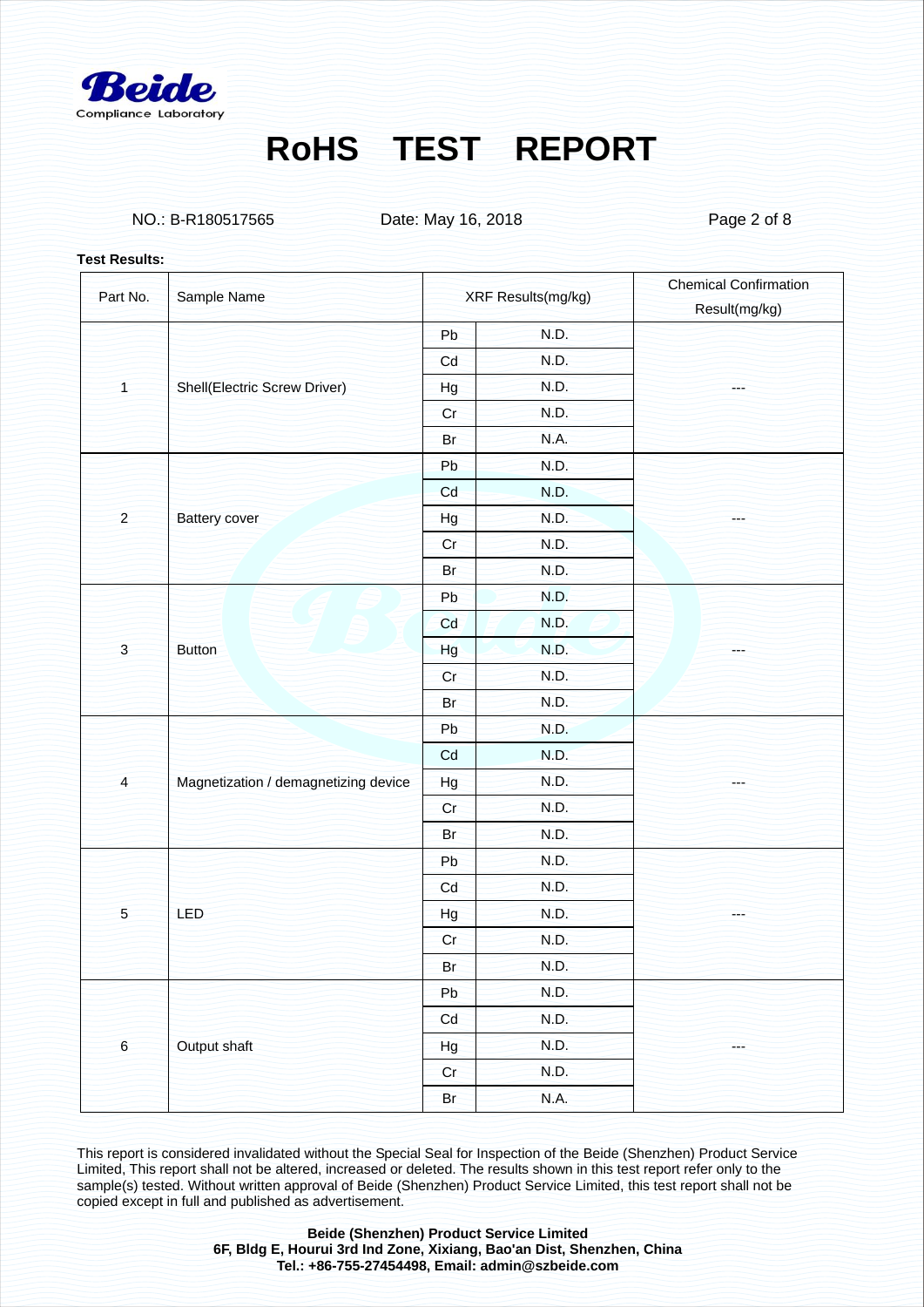

NO.: B-R180517565 Date: May 16, 2018 Date: May 16, 2018

| Sample Name<br>Part No. |                     | XRF Results(mg/kg) |             | <b>Chemical Confirmation</b> |
|-------------------------|---------------------|--------------------|-------------|------------------------------|
|                         |                     |                    |             | Result(mg/kg)                |
|                         |                     | Pb                 | N.D.        |                              |
|                         |                     | Cd                 | N.D.        |                              |
| $\overline{7}$          | Bolt driver         | Hg                 | N.D.        | ---                          |
|                         |                     | Cr                 | N.D.        |                              |
|                         |                     | Br                 | N.D.        |                              |
|                         |                     | Pb                 | N.D.        |                              |
|                         |                     | Cd                 | N.D.        |                              |
| $\boldsymbol{8}$        | Dry battery         | Hg                 | N.D.        | ---                          |
|                         |                     | Cr                 | <b>N.D.</b> |                              |
|                         |                     | Br                 | N.D.        |                              |
|                         |                     | Pb                 | N.D.        |                              |
|                         |                     | Cd                 | N.D.        |                              |
| $\overline{9}$          | Metal contact sheet | Hg                 | N.D.        | ---                          |
|                         |                     | Cr                 | N.D.        |                              |
|                         |                     | Br                 | N.A.        |                              |
|                         | Motor               | Pb                 | N.D.        |                              |
|                         |                     | Cd                 | N.D.        |                              |
| 10                      |                     | Hg                 | N.D.        | ---                          |
|                         |                     | Cr                 | N.D.        |                              |
|                         |                     | Br                 | N.D.        |                              |
|                         | Wire jacket         | Pb                 | N.D.        |                              |
|                         |                     | Cd                 | N.D.        |                              |
| 11                      |                     | Hg                 | N.D.        | ---                          |
|                         |                     | Cr                 | N.D.        |                              |
|                         |                     | Br                 | N.D.        |                              |
| 12                      | Wire core           | Pb                 | N.D.        |                              |
|                         |                     | Cd                 | N.D.        |                              |
|                         |                     | Hg                 | N.D.        | ---                          |
|                         |                     | Cr                 | N.D.        |                              |
|                         |                     | <b>Br</b>          | N.A.        |                              |

This report is considered invalidated without the Special Seal for Inspection of the Beide (Shenzhen) Product Service Limited, This report shall not be altered, increased or deleted. The results shown in this test report refer only to the sample(s) tested. Without written approval of Beide (Shenzhen) Product Service Limited, this test report shall not be copied except in full and published as advertisement.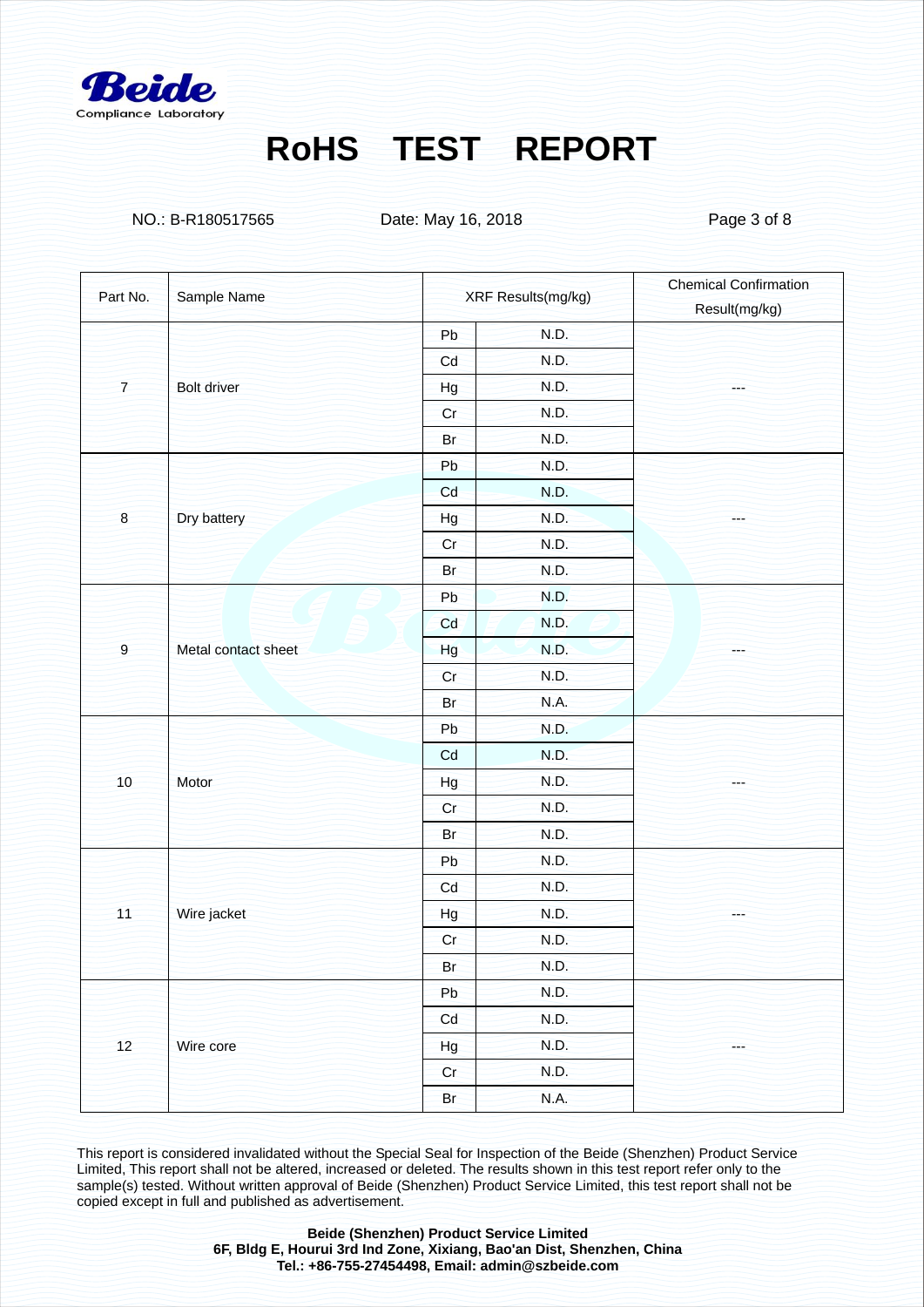

NO.: B-R180517565 Date: May 16, 2018 Date: May 16, 2018

| Part No. |                        |                    |      | <b>Chemical Confirmation</b> |
|----------|------------------------|--------------------|------|------------------------------|
|          | Sample Name            | XRF Results(mg/kg) |      | Result(mg/kg)                |
| 13       | Metal(USB interface)   | Pb                 | N.D. |                              |
|          |                        | Cd                 | N.D. |                              |
|          |                        | Hg                 | N.D. | ---                          |
|          |                        | Cr                 | N.D. |                              |
|          |                        | Br                 | N.A. |                              |
| 14       | Plastic(USB interface) | Pb                 | N.D. |                              |
|          |                        | Cd                 | N.D. |                              |
|          |                        | Hg                 | N.D. | ---                          |
|          |                        | Cr                 | N.D. |                              |
|          |                        | Br                 | N.D. |                              |
| 15       | Cable tie              | Pb                 | N.D. |                              |
|          |                        | Cd                 | N.D. |                              |
|          |                        | Hg                 | N.D. | ---                          |
|          |                        | Cr                 | N.D. |                              |
|          |                        | Br                 | N.D. |                              |

This report is considered invalidated without the Special Seal for Inspection of the Beide (Shenzhen) Product Service Limited, This report shall not be altered, increased or deleted. The results shown in this test report refer only to the sample(s) tested. Without written approval of Beide (Shenzhen) Product Service Limited, this test report shall not be copied except in full and published as advertisement.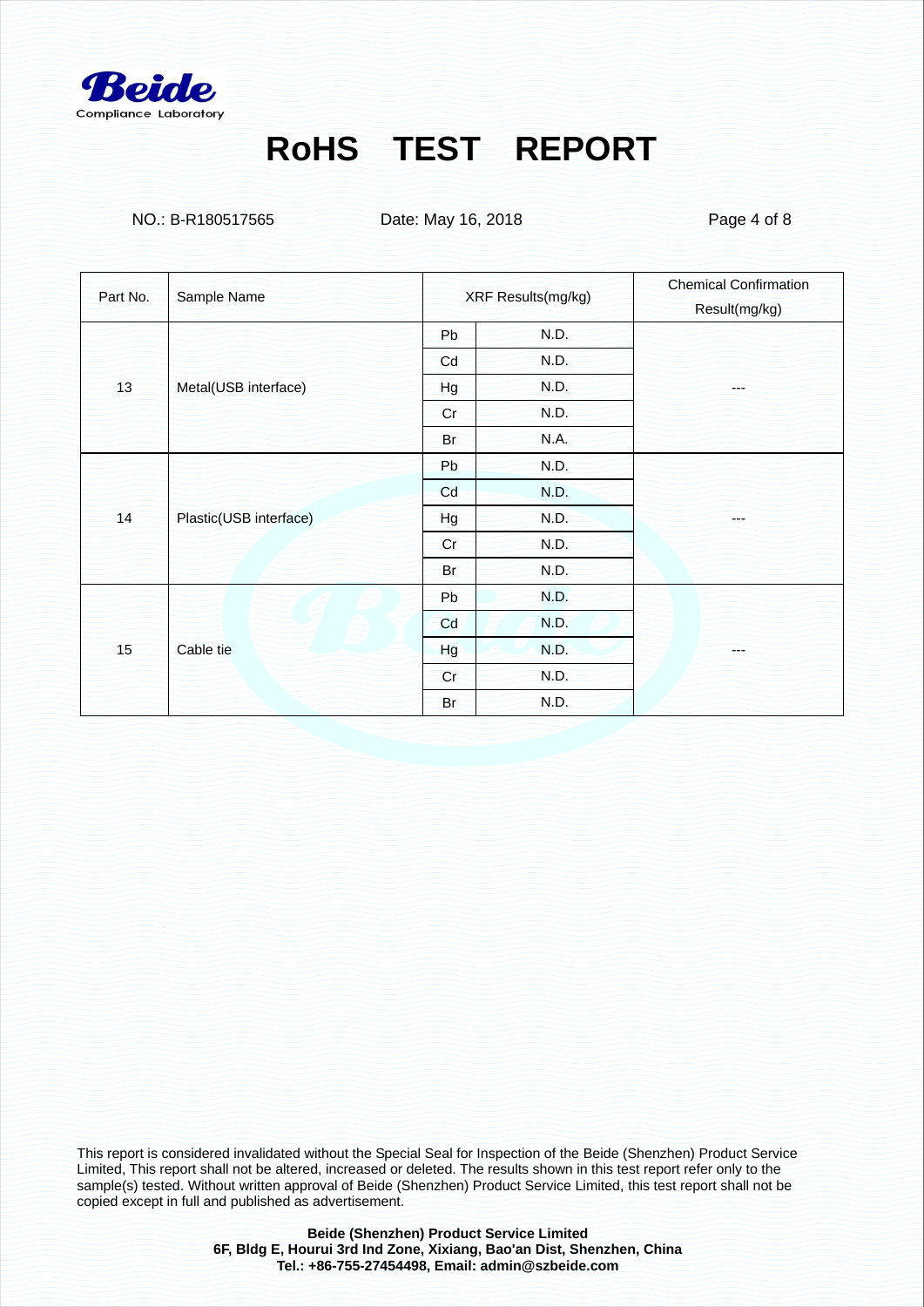

NO.: B-R180517565 Date: May 16, 2018 Date: May 16, 2018

#### **Remark:**

 $N.D = Not$  Detected

N.A. = Not Applicable

-Specimens, which requested to determine Cadmium, Mercury and Lead Content by chemical test, have been dissolved completely.

- mg/kg = ppm

(#1) = The screening result was found in the region of inconclusive (See Table B) and further chemical tests were suggested.

(#2) = Cr or Br were detected above the screening Limit (See Table B) and further chemical tests were suggested.

(#3) = Exceeded Screening Limit but if sample is electronic component. The lead content in glass of electronic components is exempted from the requirement of RoHS Directive (2011/65/EU)

(#4) = Exceeded Screening Limit but if sample is copper alloy. The lead content which is under 4% (40000ppm) is exempted from the requirement of RoHS Directive (2011/65/EU)

OL= OVER LIMIT BL=BELOW LIMIT

This report is considered invalidated without the Special Seal for Inspection of the Beide (Shenzhen) Product Service Limited, This report shall not be altered, increased or deleted. The results shown in this test report refer only to the sample(s) tested. Without written approval of Beide (Shenzhen) Product Service Limited, this test report shall not be copied except in full and published as advertisement.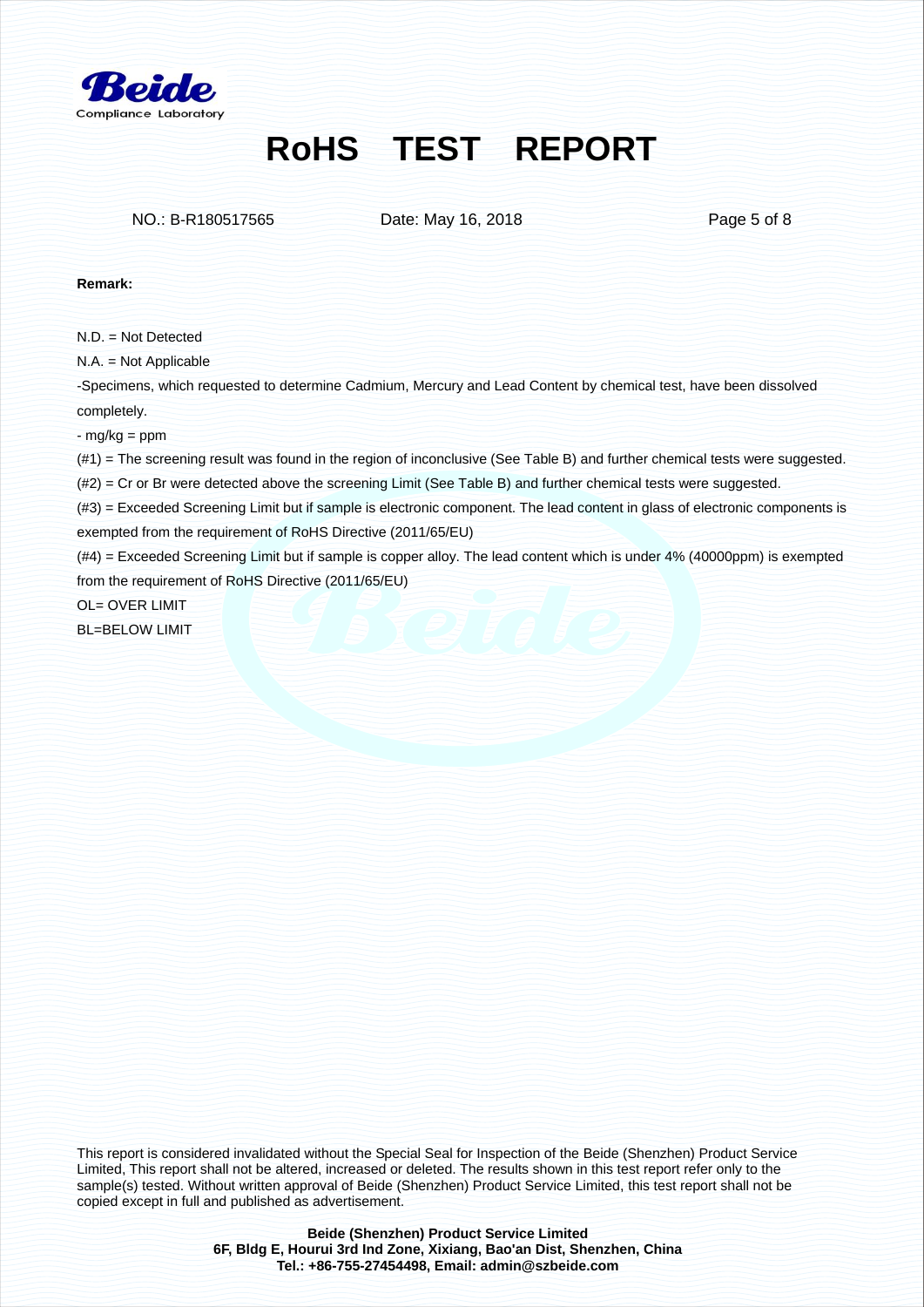

NO.: B-R180517565 Date: May 16, 2018 Date: May 16, 2018

#### **Remark:**

 (A) "BELOW LIMIT" (BL) or "OVER LIMIT" (OL) determination will be set at 30 % (50 % for composite materials) less than or greater than the limit, respectively. The margins of safety have been agreed upon based on the experience of many experts and practitioners in the industry. Further explanation for this approach to estimating uncertainty.

-The symbol "X" marks the region, where further investigation is necessary.

-LOD means Limit of Detection.

-The term "3σ" expresses the repeatability of the analyzer at the action level.

(B) XRF Screening Limit in mg/kg for regulated elements in various matrices.

| Polymer materials                      | Metallic materials                     | Composite materials                 |  |
|----------------------------------------|----------------------------------------|-------------------------------------|--|
| $BL ≤ (70 - 3σ) < X < (130 + 3σ) ≤ OL$ | $BL ≤ (70 - 3σ) < X < (70 + 3σ) ≤ OL$  | $LOD < X < (150 + 3σ) ≤ OL$         |  |
| $BL≤$ (700 -3σ) < X < (1300 +3σ)≤OL    | $BL≤$ (700 -3σ) < X < (1300<br>+3σ)≤OL | $BL≤$ (500 -3σ) < X < (1500 +3σ)≤OL |  |
| BL≤ (700 -3σ) < X < (1300 +3σ)≤OL      | $BL≤$ (700 -3σ) < X < (1300<br>+3σ)≤OL | $BL≤$ (500 -3σ) < X < (1500 +3σ)≤OL |  |
| $BL ≤ (700-3σ) < X$                    | $BL ≤ (700-3σ) < X$                    | $BL ≤ (500-3σ) < X$                 |  |
| $BL ≤ (300-3σ) < X$                    | Not Applicable                         | $BL ≤ (250 - 3σ) < X$               |  |

(C) RoHS Requirement

| Restricted substances                  | Limits          |  |
|----------------------------------------|-----------------|--|
| Lead (Pb)                              | 0.1% (1000 ppm) |  |
| Cadmium (Cd)                           | 0.01% (100 ppm) |  |
| Mercury (Hg)                           | 0.1% (1000 ppm) |  |
| Chromium(VI) $(Cr^{6+})$               | 0.1% (1000 ppm) |  |
| Polybrominated biphenyls (PBBs)        | 0.1% (1000 ppm) |  |
| Polybrominated diphenyl ethers (PBDEs) | 0.1% (1000 ppm) |  |

The above limits were quoted from 2011/65/EU.

This report is considered invalidated without the Special Seal for Inspection of the Beide (Shenzhen) Product Service Limited, This report shall not be altered, increased or deleted. The results shown in this test report refer only to the sample(s) tested. Without written approval of Beide (Shenzhen) Product Service Limited, this test report shall not be copied except in full and published as advertisement.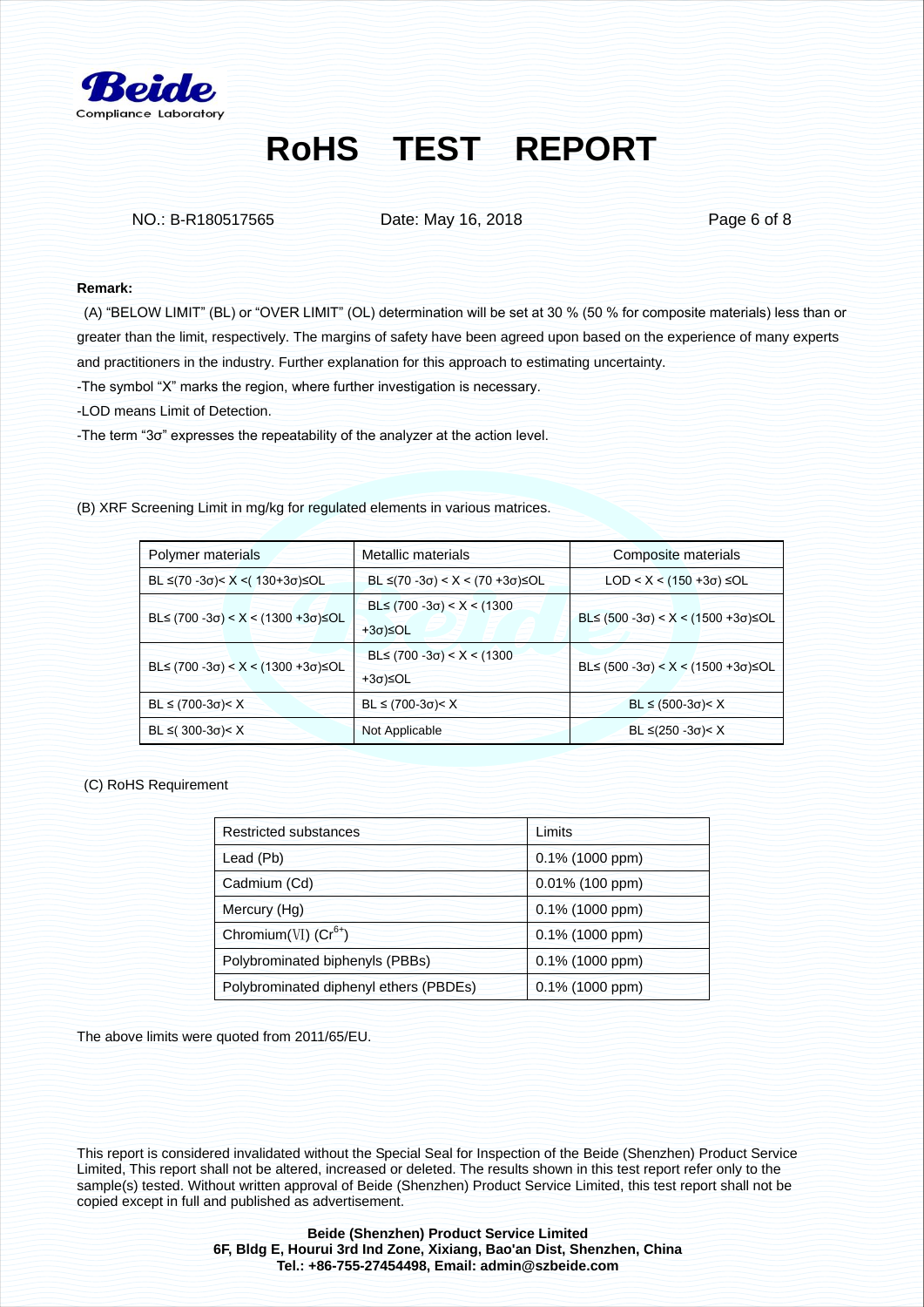

NO.: B-R180517565 Date: May 16, 2018 Date: May 16, 2018

#### **Remark:**

-Chemical confirmation tests were conducted to verify the inconclusive results, Chromium ( $VI$ )(Cr<sup>\*</sup>), Polybrominated biphenyls(PBBs) and Polybrominated diphenyl ethers(PBDEs) content.

-As requested by the applicant, only components shown in this report were screened by XRF spectroscopy for 2011/65/EU, other components were not screened included in this report.

#### **Disclaimers:**

This XRF Screening Report is for reference purposes only. The applicant shall make its/his/her own judgment as to whether the information provided in this XRF Screening Report is sufficient for its/his/her purposes. The results shown in this XRF Screening Report will differ based on various factors, including but not limited to, the sample size, thickness, area, surface flatness, equipment parameters and matrix effect

(e.g. Plastic, Rubber, Metal, Glass, Ceramic etc.). Further wet chemical pre-treatment with relevant chemical equipment analysis are required to obtain quantitative data.

- Photos are included.

This report is considered invalidated without the Special Seal for Inspection of the Beide (Shenzhen) Product Service Limited, This report shall not be altered, increased or deleted. The results shown in this test report refer only to the sample(s) tested. Without written approval of Beide (Shenzhen) Product Service Limited, this test report shall not be copied except in full and published as advertisement.